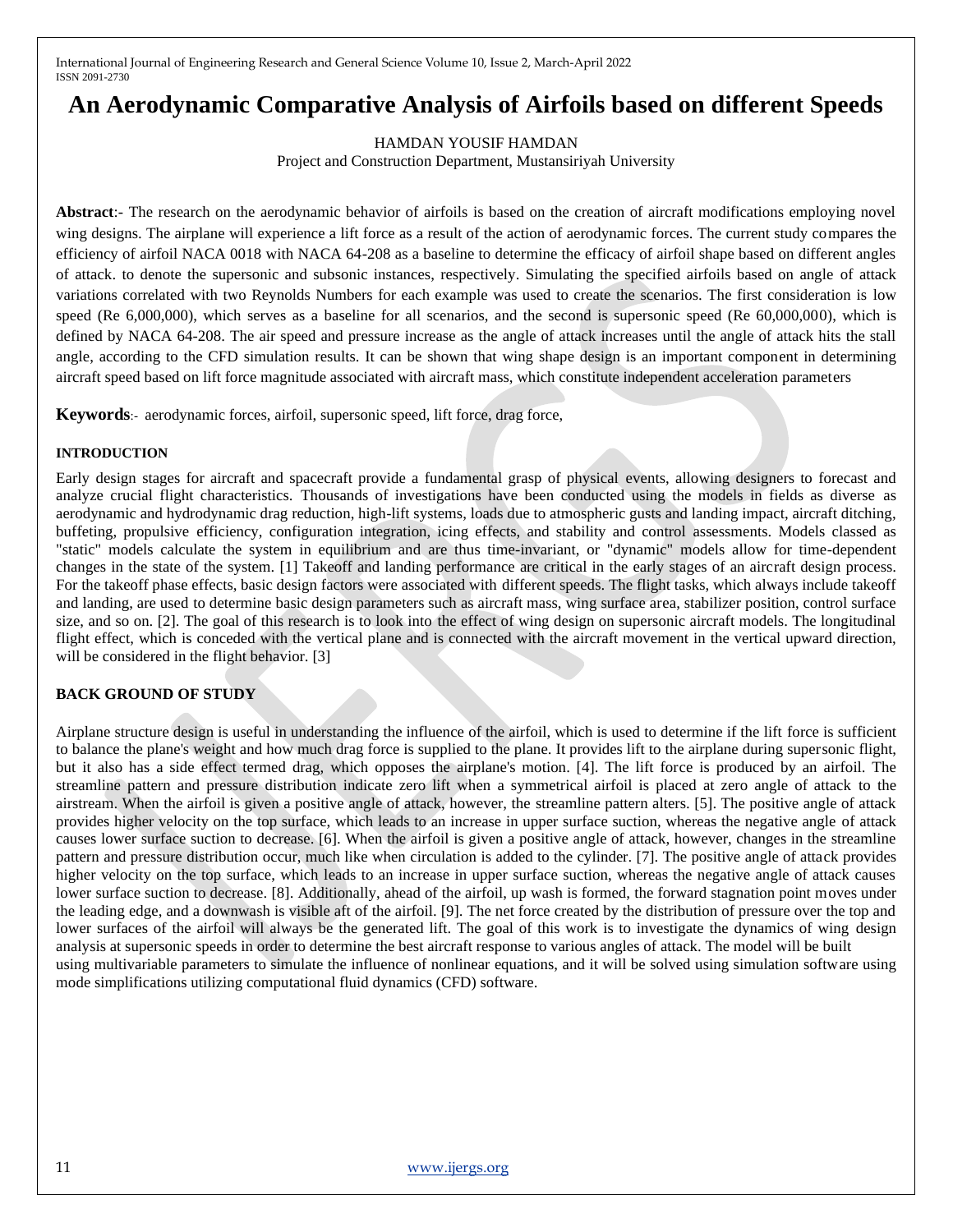## **THE AERODYNAMIC FORCES**

Lift, drag, and pitching moment are the main aerodynamic forces that change with angle of attack. They are written as follows [10] On an air foil, the lift force is given by

> $FL = \frac{CLrv2AP}{2}$ 2 1

CL: the lift coefficient

 $v:$  Velocity (m/s) of the undisturbed fluid and

AP: the projected are of the airfoil as seen from above plan area. This same area is used in defining the drag coefficient of the airfoil [11]. The lift coefficient can be approximated by the equation

 $CL = 2pk1sin(a + b)$  2

which is valid for small values of a and b.

k : a constant of proportionality

a: angle of attack (angle between cord of airfoil and direction of flow)

b: negative of angle of attack for zero lift

The drag coefficient can be approximated by

$$
CD = CDQ + \frac{CL2}{pAR}
$$
 3

CDQ: infinite span drag coefficient AR:  $b2/AP = AP/c2$ 

1. The aerodynamic moment is given by

2.

$$
1 = \frac{CMrv2APc}{2}
$$

where the moment is taken about the front quarter point of the air foil.

 $\lambda$ 

 CM: moment coefficient AP: plan area

C: cord length

The performance and properties of an airfoil can be affected by the following modifications, as shown in the diagram.

#### **RESEARCH METHODOLOGY**

The chosen software for wing design simulation must include the major characteristics that can deliver accurate results of effective parameters. As a result, ANSYS Fluent is a strong contender for the most powerful computational fluid dynamics (CFD) software. The researcher can get accurate data over the CFD program range because to the software functionality. The workflow for CFD is efficient and versatile, and it is completely integrated into the ANSYS Workbench environment. One of the most essential advantages of CED is its renowned accuracy in solving challenging fluid flow-related physics events. It can also solve complex multiphase flows, chemical reactions, and combustion models. Modeling sophisticated viscous and turbulent streams, internal and external flows, flowinduced noise predictions, and heat transport with and without radiation is another aspect of this tool. The focus of this research is on aerodynamic design methods. [12]. It examines the difficulties and complexities of designing aerodynamic wings. Due of the complicated structure of flow around the wing, ANSYS-based computational fluid dynamics (CFD) was chosen to simulate a variety of wing types in order to uncover the wing design effect that is connected with various parameters. In this study, the general modeling approach may be described as the CFD sequence procedure that allows the researcher to accurately generate the wing model. As indicated in Figure 1, CFD modeling can be divided into a few major processes.

4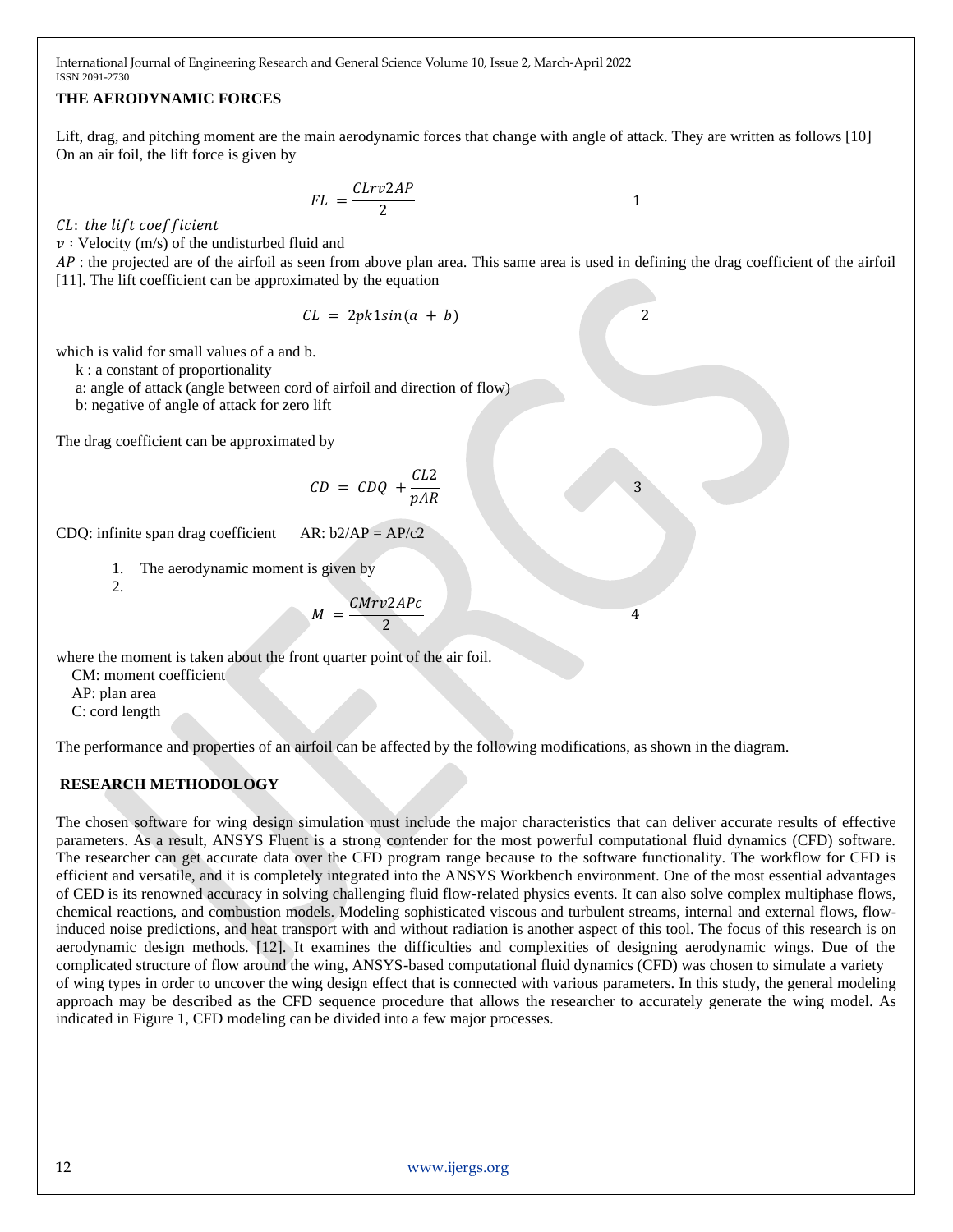

Figure 1: The CFD Wing Model

Pre-processing is the initial step in the CFD simulation process, and it aids in accurately characterizing the geometry. The fluid domain of interest must be identified. The mesh creation process further divides the zone of interest into smaller fragments. Once the physics of the problem have been determined, the fluid material parameters, flow physics model, and boundary conditions are defined in order to solve the problem with a computer. As a result, this stage is known as the solver. The next phase is Post- Processing, which allows you to acquire the results and analyse them using various methods. The first is visualization of plot vectors, plot contours, surface displays, cut planes, and x-y plots of results data obtained from ANSYS software, and the second is numerical reports used to estimate the average, minimum, and maximum of the velocity distribution. Iteratively solve the discretized conservation equations until convergence.

#### **RESULTS AND DISCUSSION**

One of the most essential wing parameters is the airfoil section. It's in charge of creating air pressure at the wing's surface boundary. Based on the aerodynamic effect, this pressure causes the lift force. As a result, the main phase in the design and development of aircrafts is to investigate the airfoil specification of parameters. In order to acquire a better grasp of airfoil concepts based on airfoil properties, this study compares three different airfoil types utilizing varying angle of attack. Due to two differing air speeds, the experiments were created. The chosen speeds are dependent on three factors. The first is the low speed (Re 6,000,000), which serves as a baseline value, and the second is the supersonic speed (Re 60,000,000), which is defined by NACA 64-208. The NACA0018 was subjected to all three speeds in order to establish a foundation for understanding the changes in airfoil behavior. The findings of the CFD simulations of the three airfoil types assessed the air flow characteristics and evaluated the lift force and drag, guiding the researcher to the best comparison results. The current findings meet the study's goal and provide a brief explanation based on four areas. The first section includes a plot of numerical results as well as an aerodynamic analysis of NACA0018 utilizing ANSYS data. On a 2D wing design, the CFD ANSYS results for testing NACA | 0018 were obtained. The turbulence shear stress transfer (SST) kmodel was used in this study to determine changes in airfoil velocity and pressure. The air flow velocity is same in both the top and bottom of the wing, as seen by the contour. The tip of the wing has a higher pressure than the rest of the wing. This result reveals that there is resistance in front of the wing, which acts as a barrier to wing movement, as well as the logic indicator that there is no pressure differential between the upper and lower surfaces, implying that there is no lift force in this scenario. The researcher shifts the wing angle toward the air flow to analyze the flow dynamics in the wing. As demonstrated in Figures 2 and 3, the contour alterations exhibit significant variances as a result of varying wing angle slops.

The air speed increases in the upper area of the wing and decreases in the lower surface, as illustrated in the red region of the velocity contour. That suggests that the wing resistance to air flow should begin at the bottom of the wing, resulting in a slowing of the airfoil's lower surface airspeed, and the lift force and drag in this instance must be increased. The pressure contour profile confirms this phenomenon. The researcher will notice that the air speed and pressure have altered when the wing angle of attack increases because of the stated starting.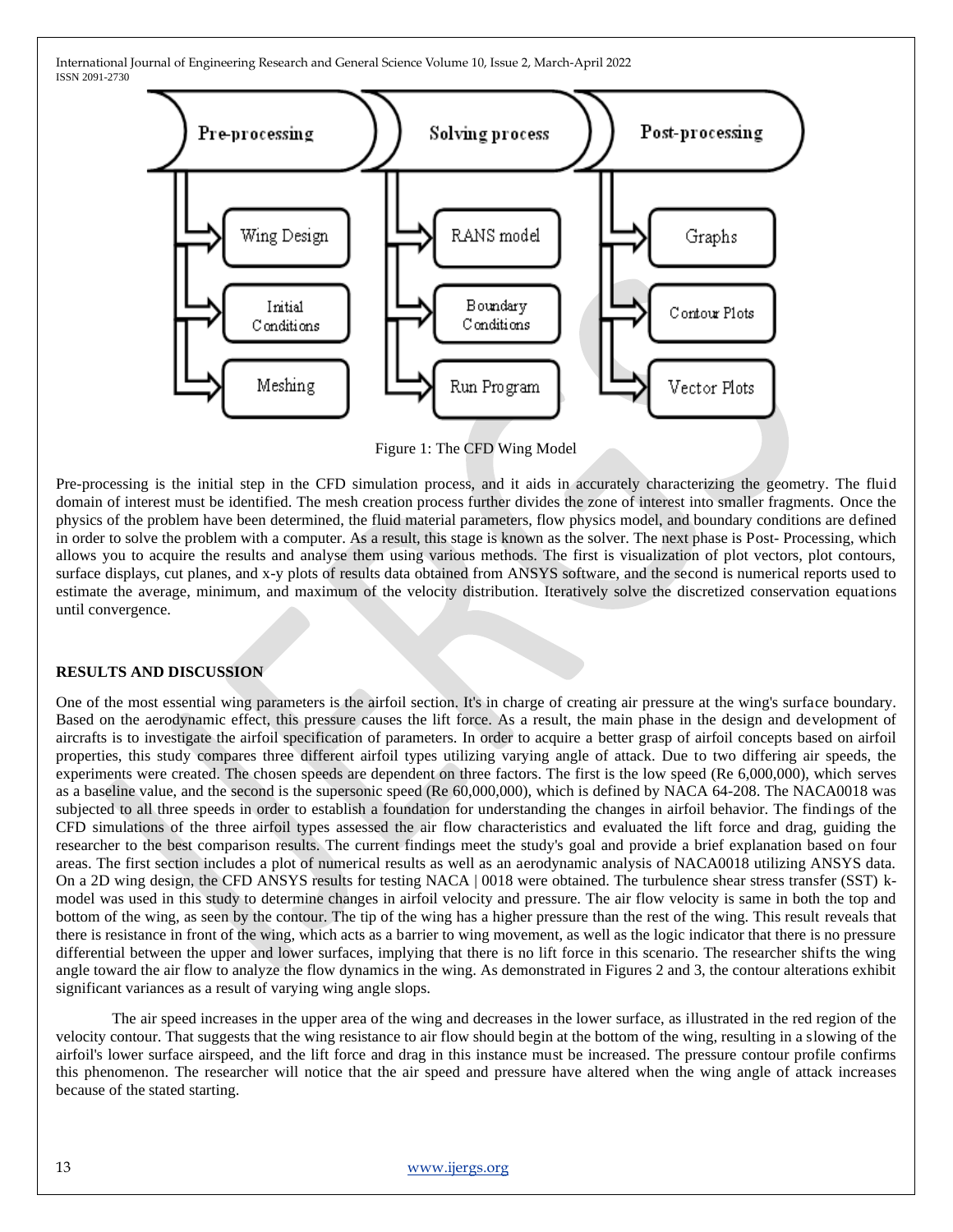

Figure 2: velocity profile of NACA 0018 with different angle of attack



Figure 3: pressure profile of NACA 0018 with different angle of attack

This refers to the fact that the angle of attack is one of the most essential characteristics of an airfoil. The results show that in all situations, the rise of values is linearly tell angle 14.50. As a result, this angle is the stall angle. The values then decrease, indicating that the lift force is decreasing due to the stability of other factors. The graphic highlights an essential fact: the differences in lift coefficient values between cases. The stall angle, which is a critical factor in fixed wing design, will be described in the next section. The fundamental challenge in the airplane research is the fixed wing design. It raises and lowers the plane's body. For this reason, the researcher focuses on the effect of wing shape in this study.



Figure 4: the correlation between the angle of attack and the lift coefficient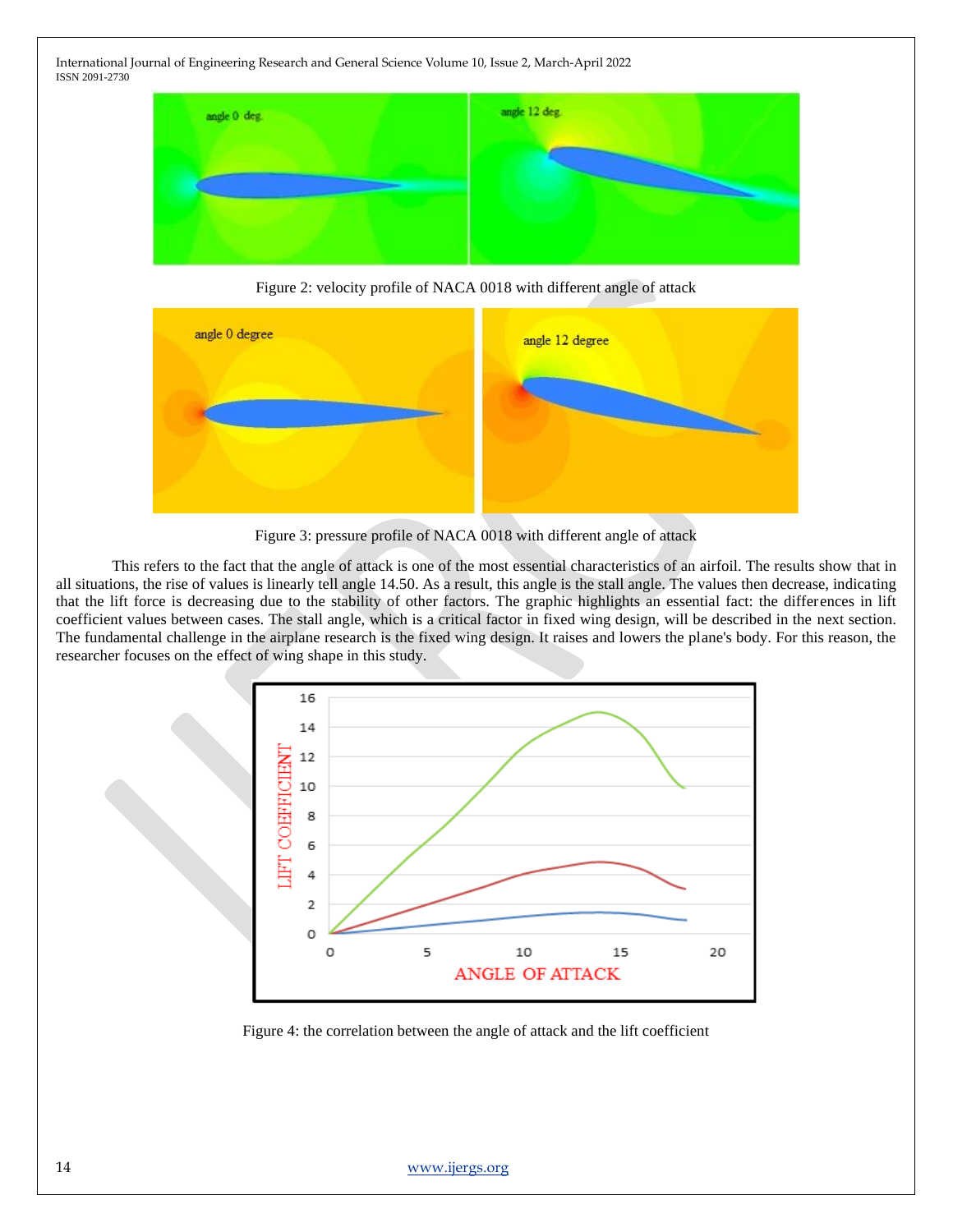

Figure 5: the correlation between the angle of attack and the drag

The drag is the airfoil's second effect. The interaction and contact of the wing frame with the air causes drag, which is a mechanical force. The differential in velocities between the wing item and the air causes this phenomenon. Normally, the difference was connected to the assault angle. The results show that the lift coefficient increases as the angle of attack increases for the second airfoil type (NACA 64-208). The association between the angle of attack and the aerodynamic requirements can be seen in Figures 6 and 7.



Figure 6:velocity profile of NACA 64-208 with different angle of attack



Figure 7: pressure profile of NACA 64-208 with different angle of attack

The lift coefficient values increase with stall angle 10.2° and thereafter decline, according to the data. Drag is caused by variations in velocities between the wing object and the air. The difference is due to the drag of the NACA 64-208 wing section, which causes the angle of attack to alter.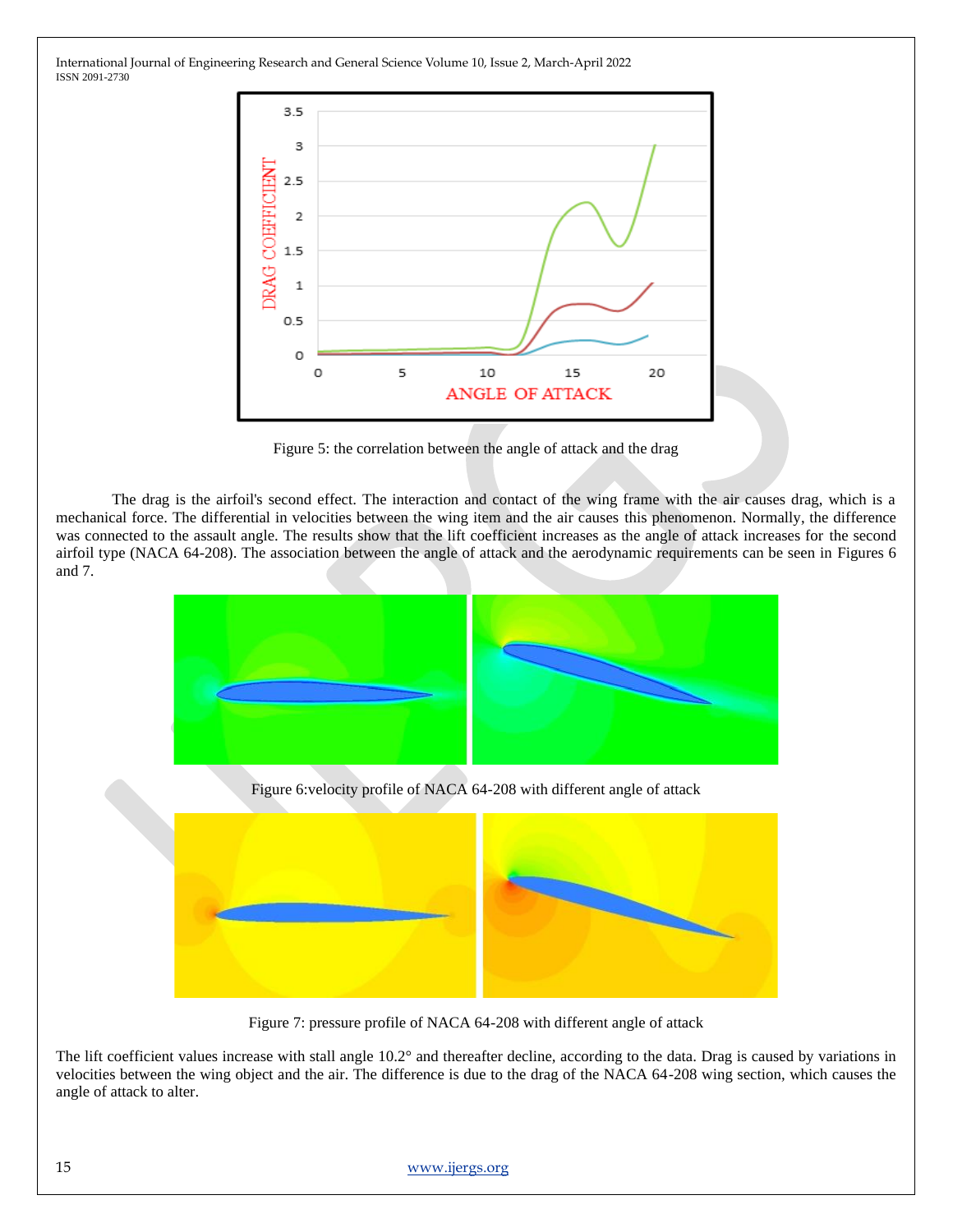

Figure 8: the correlation between the angle of attack and the lift coefficient of NACA 64-208 wing section

The data also show that when the angle of attack increases, the drag coefficient increases.



Figure 9: the correlation between the angle of attack and the drag of NACA 64-208 wing section

The results show that the drag coefficient increases in all angles based on the same sequence. These findings support the concept of calculating maximum lift force at a 10° angle. As indicated in Figure 7, the rise in drag coefficient values was due to an increase in air velocity. All of the findings from this study demonstrate that when the angle of attack increases, the lift force increases as well. However, this is not an infinite increase; it is limited to the optimum angle, which is referred to as stall in the next section.

# **CONCLUSIONS**

The results of the CFD simulation show a different conclusion for each of the scenarios. The following is a summary of the findings:

1. The air speed and pressure have been adjusted as the wing angle of attack rises. In each case, the adjustment increases the maximum lift coefficient, which is expressed as a stall angle. NACA 0018 had a 14.50 stall angle, while NACA 64-208 had a 10.20 stall angle.

2. MIG-31 has a high lift coefficient. With a greater lift coefficient, you may get more lift force from a smaller wing surface area and lower airfoil velocity.

16 [www.ijergs.org](http://www.ijergs.org/) 3. The study concludes that a higher lift coefficient is required in airplanes that require a higher rate of acceleration in flight. Because the lift force magnitude is associated with the aircraft mass, the independent parameters of acceleration are the lift force magnitude. The NACA 64-208 is a better rigger as a result of this viewpoint.